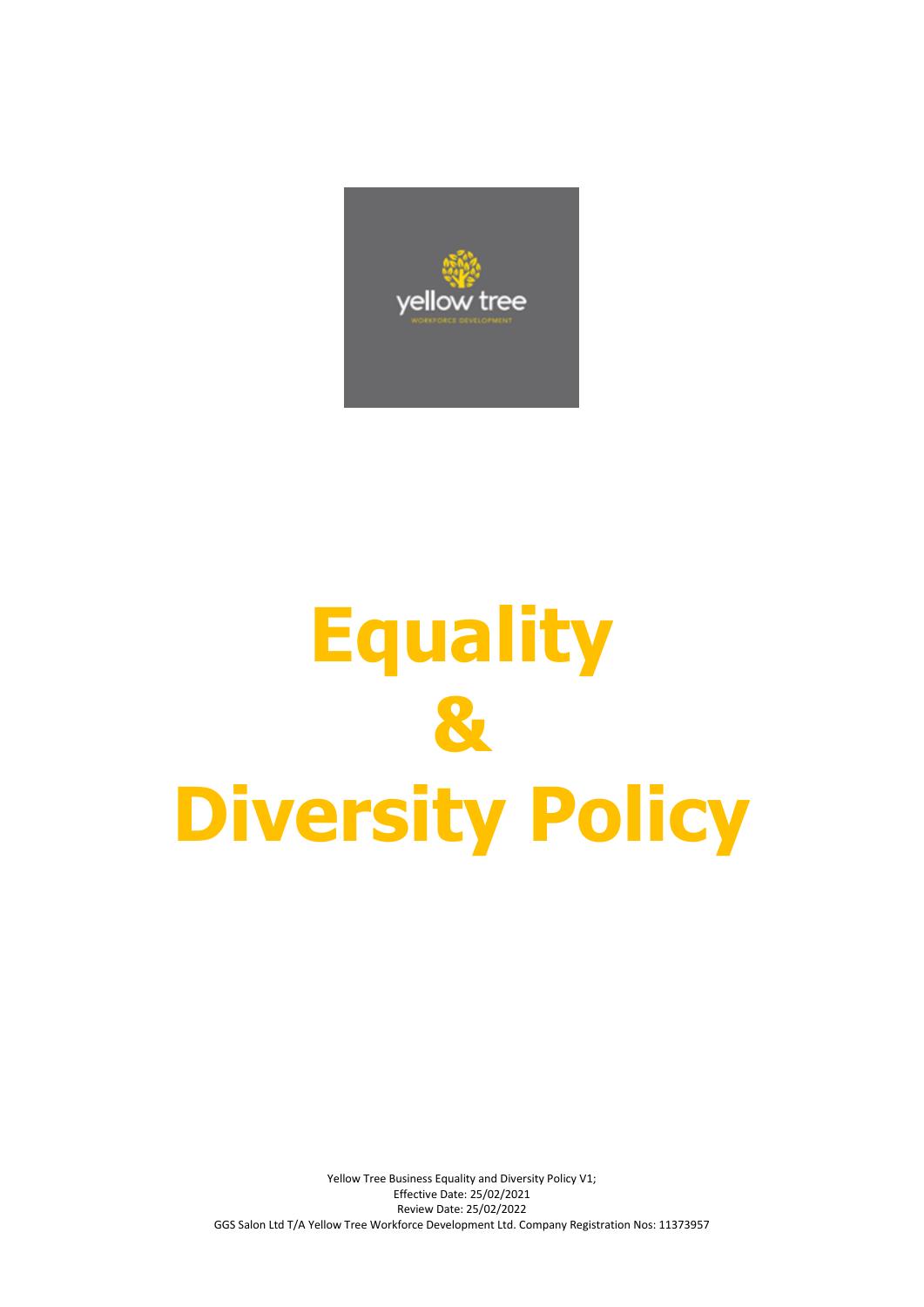# **Contents**

| No.            | <b>Section</b>                | Page |
|----------------|-------------------------------|------|
| $\mathbf{1}$   | Policy Statement and aim      | 3    |
| 2              | Implementation of the Policy  | 4    |
| 3              | Learner and Apprentice Policy | 4    |
| 4              | Discrimination and Harassment | 5    |
| 5              | <b>Definition of Terms</b>    | 5    |
| 6              | Complaints Procedure          | 5    |
| $\overline{7}$ | <b>Monitor and Review</b>     | 6    |
| 8              | Contact                       | 6    |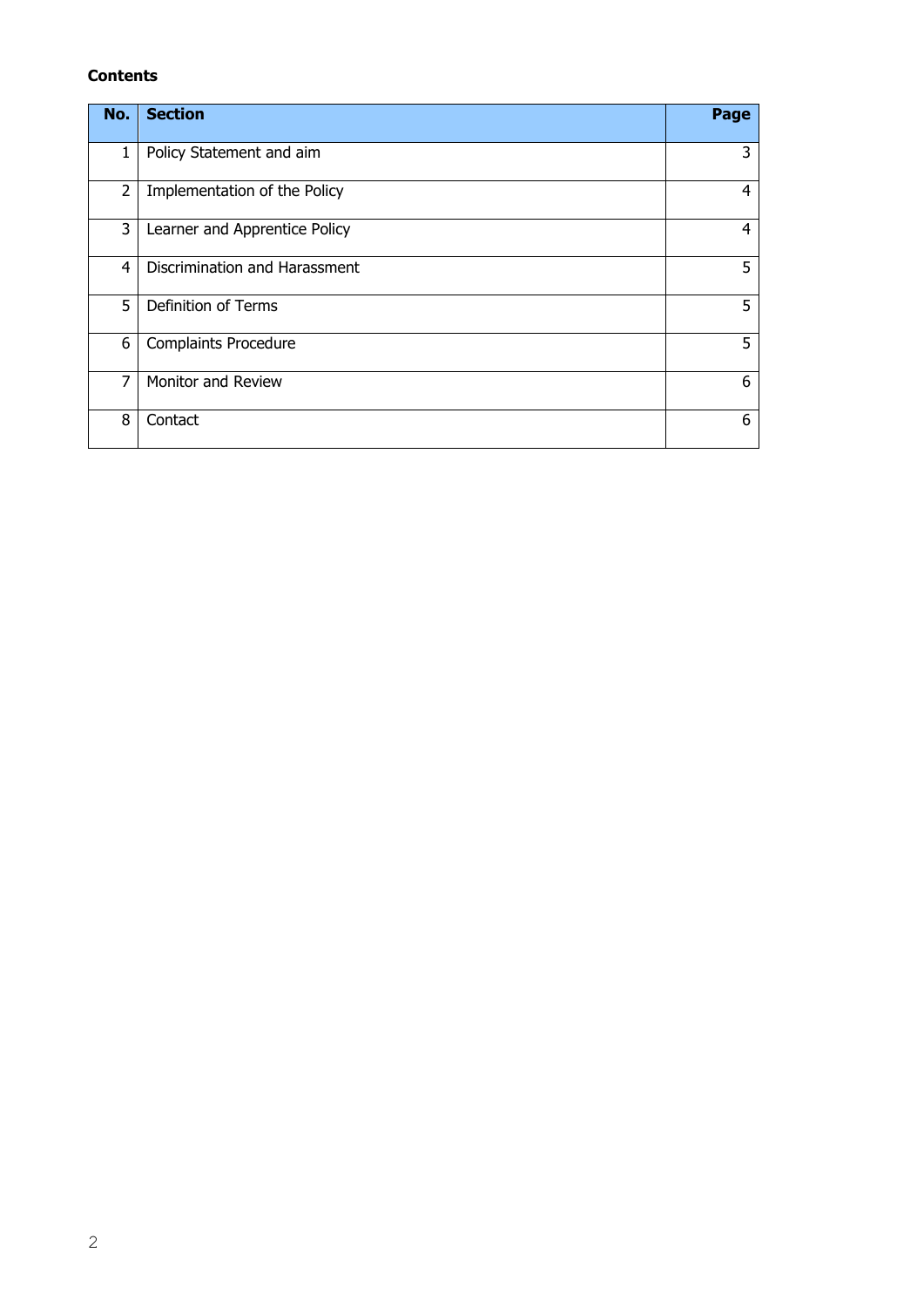# **Policy Statement**

Yellow Tree WD values the diversity of the communities in which it operates and has a strong commitment to removing barriers to equal opportunities for both learners and staff.

Yellow Tree WD is totally opposed to discrimination of any kind, whether active or by omission, and will counter all forms of discrimination on the grounds of gender, marital status, family responsibility, health status, sexuality, age, disability, ethnic or national origin, colour, religious or political belief, class and mental health.

Yellow Tree WD also recognises the existence of institutional discrimination and works within structures and systems to counter discrimination, for example in terms of provider and staff recruitment, the social and physical environment, staff development and employment practises. Yellow Tree WD work within the remit of Equality Act 2010.

Yellow Tree WD has a complaints and grievance procedure for the reporting of events which contravene the ethos of fair treatment.

Yellow Tree WD will actively promote this equal opportunity and diversity policy in the pursuit of equality and widening participation in learning.

#### **Our aim is to ensure that all learners and staff have the opportunity and freedom to develop to their full potential. We actively encourage students to join us in ensuring that they learn in an environment that welcomes them and acknowledges their individual needs.**

## **1. Aim of the policy**

Yellow Tree WD Equality and Diversity Policy aims to:

- Promote the policy with all stakeholders.
- Ensure engagement to the policy throughout the organisation.
- Provide regular and ongoing updates and training and development for all staff, apprentices and stakeholders.
- Use the policy in fair recruitment of our staff and associate trainers.
- Embed the principles into our training as part of induction and delivery in collaboration with employers and apprentices.
- Ensure an ongoing review of the policy in response to change and legislative updates. Formal updates at least annually in line with quality processes.

## **As an employer we aim to:**

- Ensure that equality principles, with regard to contract status and career development opportunities, apply equally to all staff.
- Ensure that equal opportunities and practice inform all staffing policy.
- Encourage members of ethnic minorities, men and women to apply for posts in grades or areas of work where they are under-represented.
- Pay due regard to the special needs of individuals, including those with physical or sensory disabilities, who may require support.
- Have equally high expectations of all staff and providers irrespective or race, social background, gender and age.
- To work and offer support to all staff equally.
- Inform and consult staff on developments with the Equality Policy and train all staff in implementing the policy.
- Address Equality issues and Complaints with immediate and appropriate action.

## **As a provider of education, we aim to:**

- Offer a supportive and welcoming environment to all learners and apprentices.
- Have equally high expectations of all learners irrespective of:
	- o Age
	- o Disability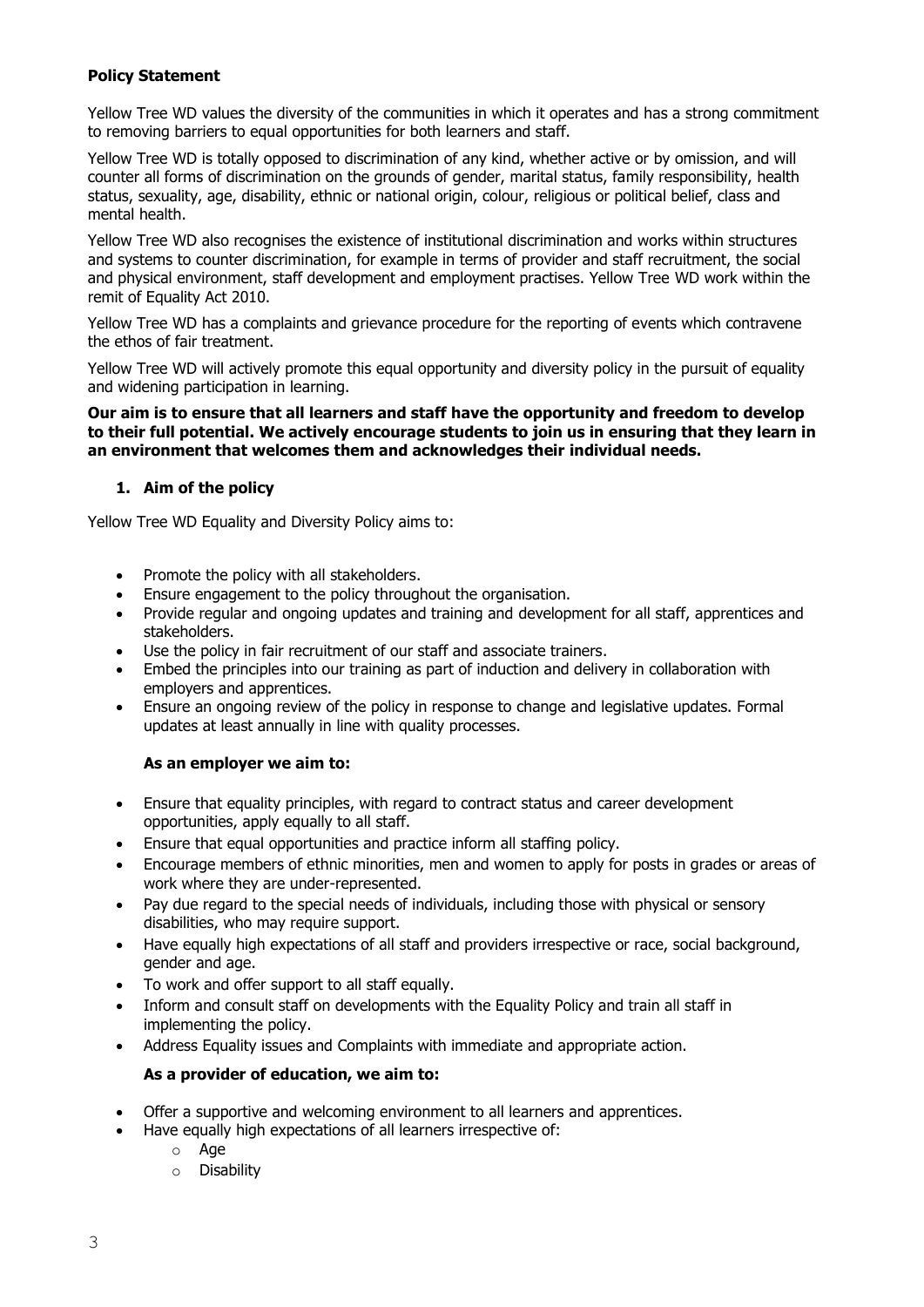- o Gender reassignment
- o Pregnancy and maternity
- o Race
- o Religion or belief
- o Sex
- o Sexual orientation
- Pay due regard to the special needs of individuals, including those with physical or sensory disabilities, who may require additional support.
- Seek to widen participation by ensuring that marketing and admissions policies promote access for all potential learners and apprentices.
- Deliver services to learners and apprentices in a way which is sensitive to their cultures, backgrounds and which respects all learners as individuals.
- Where possible, to make reasonable adjustments to the learning environment and improve access for those with disabilities or special needs.
- Provide all learners and apprentices with clear information on Equality and Diversity and the complaints procedure. Ensure that all new learning initiatives in the centre take account of the needs of the learners and community.
- Request feedback from learners, apprentices and employers on their course and service they receive.
- Ensure policies and practices are reviewed at least annually and updated accordingly and work in line with quality policies.
- Log all complaints, advise funding bodies and take appropriate action where possible without delay.

# **2. Implementation of the Policy**

To achieve the aims Yellow Tree WD will:

- Ensure that all staff and learners recognise that the implementation of good equal opportunities practices is the responsibility of everyone.
- Identify a named member of staff (or where appropriate a group) with responsibility for ensuring equal opportunities and perspectives are actively implemented in all aspects of the company's business.
- Work with the management team to ensure policies are in line with current legislation.
- Distribute policy statement is to all members of staff and to learners, apprentices and their employers.
- Ensure that our ethos and environment create a welcoming and harmonious atmosphere.
- Provide staff, learners and stakeholders with equal opportunities awareness training as appropriate.
- Monitor the group identity of persons applying for, and being accepted onto, apprenticeships, courses and people applying for staffing posts. Review policies as necessary and at least annually.
- Maintain and publicise mechanisms for investigating alleged breaches to the Equality and Diversity Policy Statement taking appropriate action if required.
- To explain and provide a clear complaints policy and to treat all complaints fairly.
- Marketing of opportunities for apprentices, learners and staff impartially without discriminating against any group.
- Monitor and review this policy at least annually.

# **3. Learner and Apprentice Policy**

- Where possible Yellow Tree WD will aim to ensure that the information about us is made available to the widest possible audience. Advertising and publicity materials will avoid stereotyping and prejudice.
- Marketing activities will be aimed at encouraging participation from groups of learners and apprentice who are underrepresented.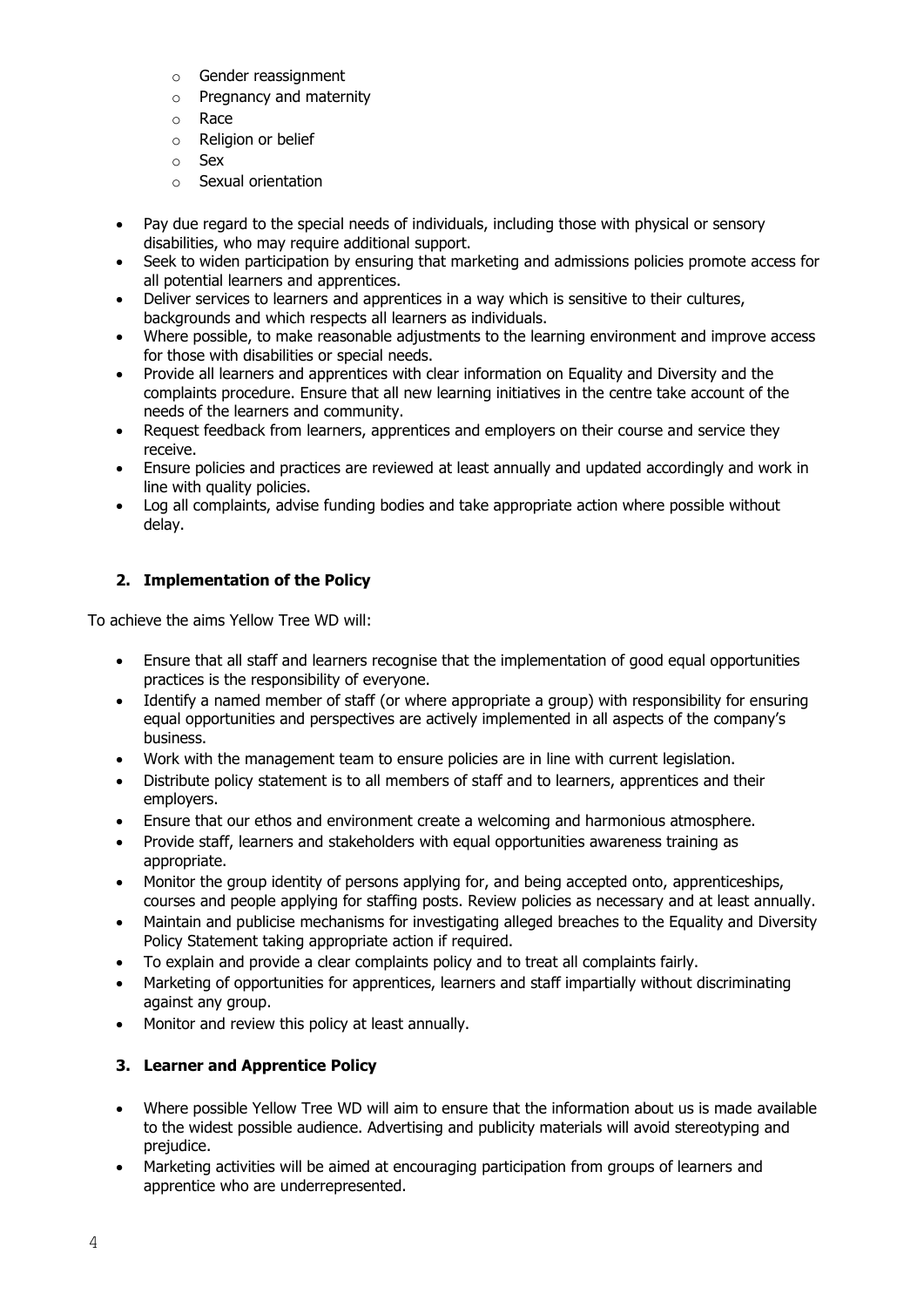- During initial Information Advice and Guidance learners and apprentices will have an opportunity to identify additional support needs. Yellow Tree WD will, within resource constraints, meet those needs.
- Yellow Tree WD will seek to make continuous improvements to physical access in its buildings and within resource constraints facilitate access to all its learning provisions.
- As part of their induction programme, all learners and apprentices will be made aware of their responsibilities in putting the Equality and Diversity Policy into practice and the measures we will take to counteract all forms of bullying and other harassment.
- Data on learners and apprentices (including age, gender and ethnicity) will be monitored against success criteria such as retention and achievement and the results will be used to inform policies and KPI targets for the organisation.

## **4. Discrimination and Harassment**

Yellow Tree WD does not tolerate any form of discrimination or harassment or bullying, including racism, sexism, homophobia, discrimination on grounds of disability or age, and discrimination against people with illnesses. (Definition of terms provided in section 5).

All complaints of discrimination or harassment will be dealt through the Complaints policy detailed below. All complaints will be monitored.

## **5. Definition of Terms**

- **Equality**  Condition of being equal, between two or more.
- **Diversity**  unlikeness, different kind, variety
- **Bullying**  the behaviour arising from the deliberate use of strength or power in order to coerce others by threats and fear, with the wilful, conscious desire to hurt. It is a form of harassment and will be treated as serious.
- **Harassment against Lesbians, Gay Men and Transgender People** may be defined as making or inciting the making of hostile or offensive acts of statements, which are derogatory to their sexuality. Specific examples of harassment include the ostracising of lesbians, gay men and transgender people because of their sexuality.
- **Harassment against People with Disabilities**  may be defined as making or inciting others to make any hostile or offensive act or remark because of a person's disability. Specific examples of such behaviour include ridiculing or taunting people with disabilities.
- **Racial Harassment**  any hostile or offensive act by a person of one racial and ethnic group against a person of another racial and ethnic group or any incitement to commit such an act. Specific examples of racial harassment include ridiculing an individual for cultural differences.
- **Sexual Harassment**  making or inciting others to make unwanted verbal or sexual advances, sexually explicit derogatory statements or sexually discriminating remarks which are offensive, threatening or humiliating. Specific examples of sexual harassment include unwelcome comments about dress and appearance especially if repeated after being asked to desist.
- **Sexism**  attitudes, procedures and patterns (economic, social and cultural) whose effect (though not necessarily conscious intention) is to create, maintain, and extend the power, influence, and privileges of one group of people and over another because of gender.
- **Racism**  attitudes, procedures and patterns (economic, social and cultural) whose effect (though not necessarily conscious intention) is to create, maintain, and extend the power, influence, and privileges of one group of people and over another because of race.
- **Ageism**  attitudes, procedures and patterns (economic, social and cultural) whose effect (though not necessarily conscious intention) is to create, maintain, and extend the power, influence, and privileges of one group of people and over another because of age.

### **6. Complaints Procedure**

Learners are advised to raise their complaints using the Yellow Tree WD complaint policy. A copy is available on our website and all learners, apprentices and staff will be advised on the complaints' procedure during induction.